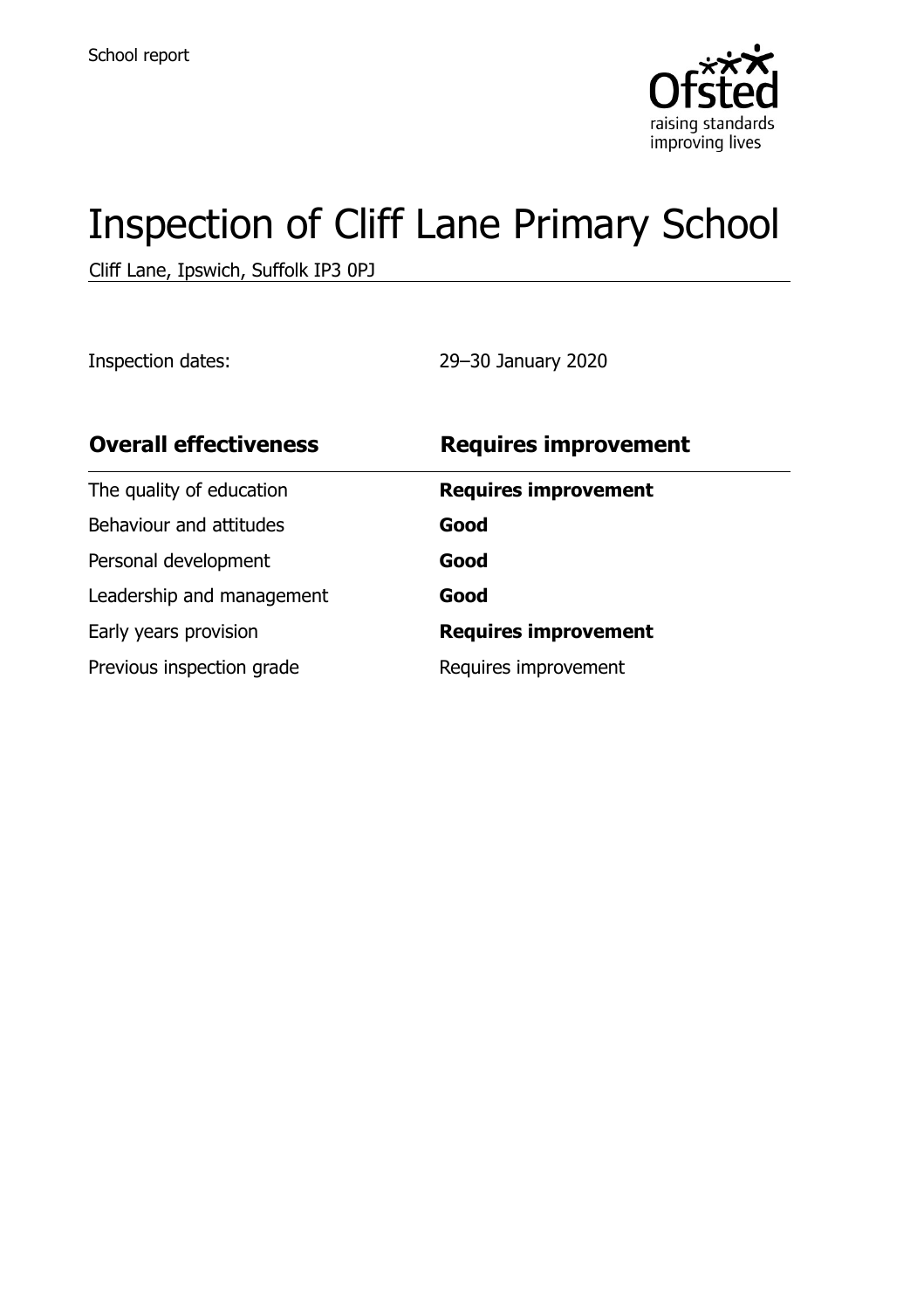

### **What is it like to attend this school?**

Most pupils behave well. School is a safe, friendly place to be. They feel free from bullying. Pupils are shown how to keep safe. They know what to do if they feel unhappy. Pupils and parents value the care and support provided. Staff are caring and supportive. Classrooms and corridors include bright displays of pupils' work. Pupils enjoy exciting activities and off-site visits that help them learn. This adds to their overall enjoyment of school. Most pupils attend regularly, but a few do not turn up often enough.

Until this year, pupils have not done well enough. Results in reading, writing and mathematics were too low in 2019. Much of the school's work has been weak. In the Early Years, children have not got off to a good start. Older pupils have not learned well and have left Year 6 without the skills needed for secondary school.

New leaders have quickly found out what needs doing and have put in place plans to improve the school. The new interim headteacher is doing a good job and she has the full support of staff. She needs more time to show that what she is getting staff to do will make the school a better place to be for all pupils.

#### **What does the school do well and what does it need to do better?**

Plans are in place to let staff know what to teach, but they have not been shown how to use them properly. Leaders have not checked that staff use these plans to help pupils learn. They have not found out if pupils are learning well enough in all of their subjects.

In recent years, pupils have not made enough progress in reading, writing and mathematics. Overall results at the end of key stage 2 have remained well below average. Pupils have not built on their achievements at the end of key stage 1. There are significant gaps in pupils' knowledge, skills and understanding, particularly in years 5 and 6.

Joining a different academy trust and appointing new leaders have added good capacity to improve. Teachers are now expected to think more carefully about what they want pupils to learn. New approaches to checking pupils' understanding are leading to better progress in lessons.

Reading has not been taught effectively. Pupils gain a good grounding in phonics but have not built on this in key stage 2. To improve this, experts from the trust and other schools are helping to sharpen the teaching of reading, broaden pupils' vocabulary and encourage them to read more often.

In mathematics, recent staff training has improved teaching so that pupils acquire new learning in the right order and practise mathematical skills. Teachers check how well pupils are progressing, and they spot those pupils who need more help.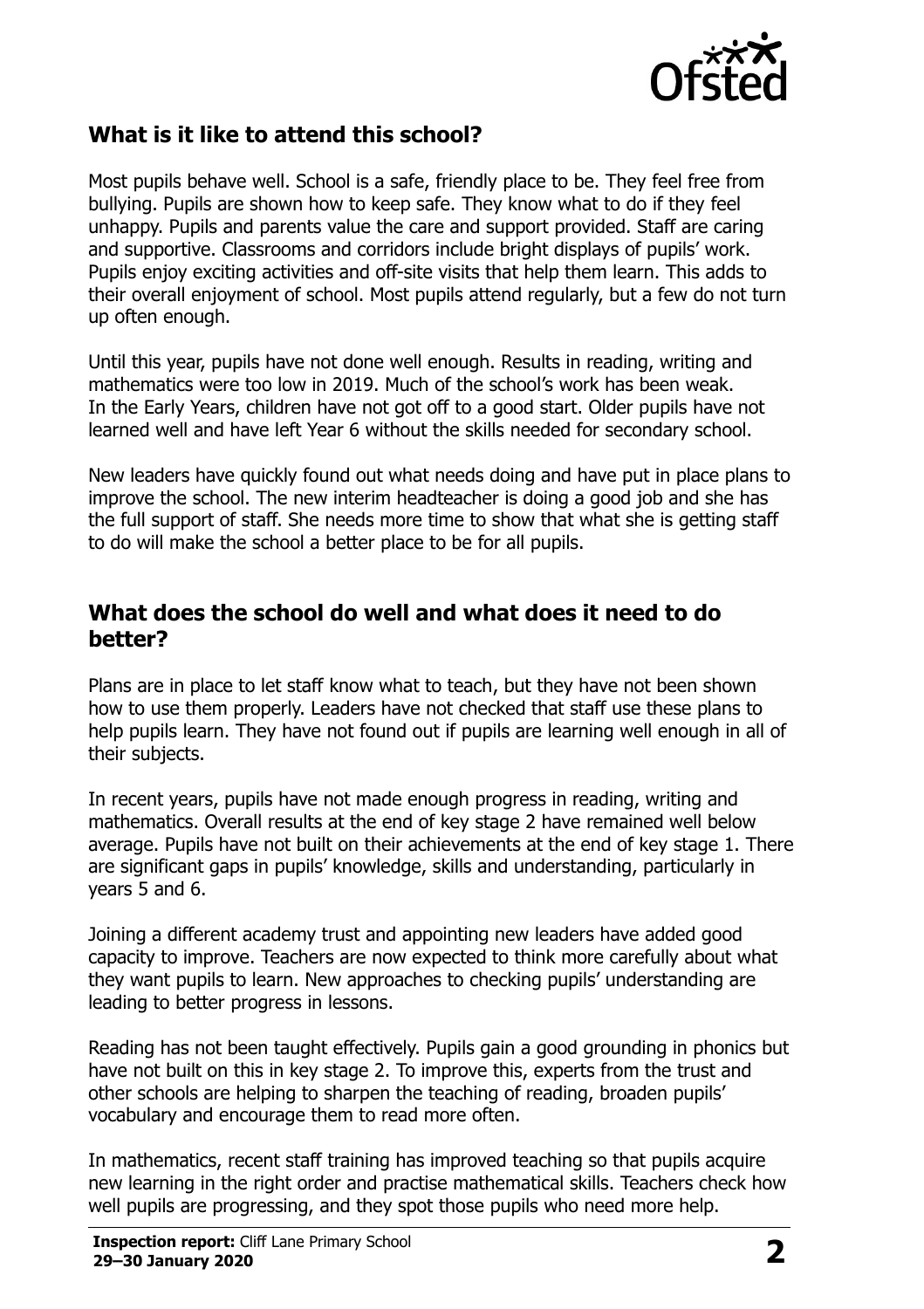

Additional support sessions are provided, but this leads to some pupils missing out on learning in subjects taught in the afternoons.

Improvement plans recognise that similar improvements are needed in science, geography, history and physical education (PE) because planning is not used effectively. Leaders' monitoring has not held staff accountable for ensuring that their teaching leads to good progress made by pupils.

Pupils' conduct around school is good. In lessons, most pupils are attentive and respectful. They know the procedures used to manage poor behaviour and feel that, generally, they work well. Attendance has improved and is close to the national average. A few pupils are persistently absent from school.

Pupils' personal development is good. Pupils proudly record house points awarded for good work. Their achievements are celebrated. School councillors ensure that pupils' views are listened to and acted on. In assemblies, pupils sing together, reflect and consider the views of others. Regular off-site visits and an annual residential experience enrich pupils' wider understanding.

In the early years, results show that not all children do as well as they could and that they are not fully prepared for key stage 1. To tackle these weaknesses, the trust has provided expert guidance and support and has appointed new staff to build capacity to make improvements. Suitable activities are planned to enable children to engage in learning and play indoors and outside, using a range of equipment. Phonics is taught systematically. Staff keep records of children's early reading skills and take effective action to help those in need of extra support to catch up.

# **Safeguarding**

The arrangements for safeguarding are effective.

There is a strong culture of safeguarding in the school. Records of the checks made when appointing new staff are complete and well maintained. A knowledgeable and committed team of leaders responsible for safeguarding oversee child protection arrangements effectively. Records of the actions taken to protect pupils from harm are recorded systematically. Working relations with families and local support agencies are firmly established. Access to school buildings and grounds are carefully controlled.

# **What does the school need to do to improve?**

# **(Information for the school and appropriate authority)**

■ Teachers do not make effective use of the school's curriculum plans. Pupils do not build on their prior learning or gain a good range of knowledge and skills in a wide range of subjects. Leaders have not made regular checks to ensure that learning in lessons is well-planned and leads to pupils' good progress. Leaders should provide staff with further training in how to use this planning so that learning is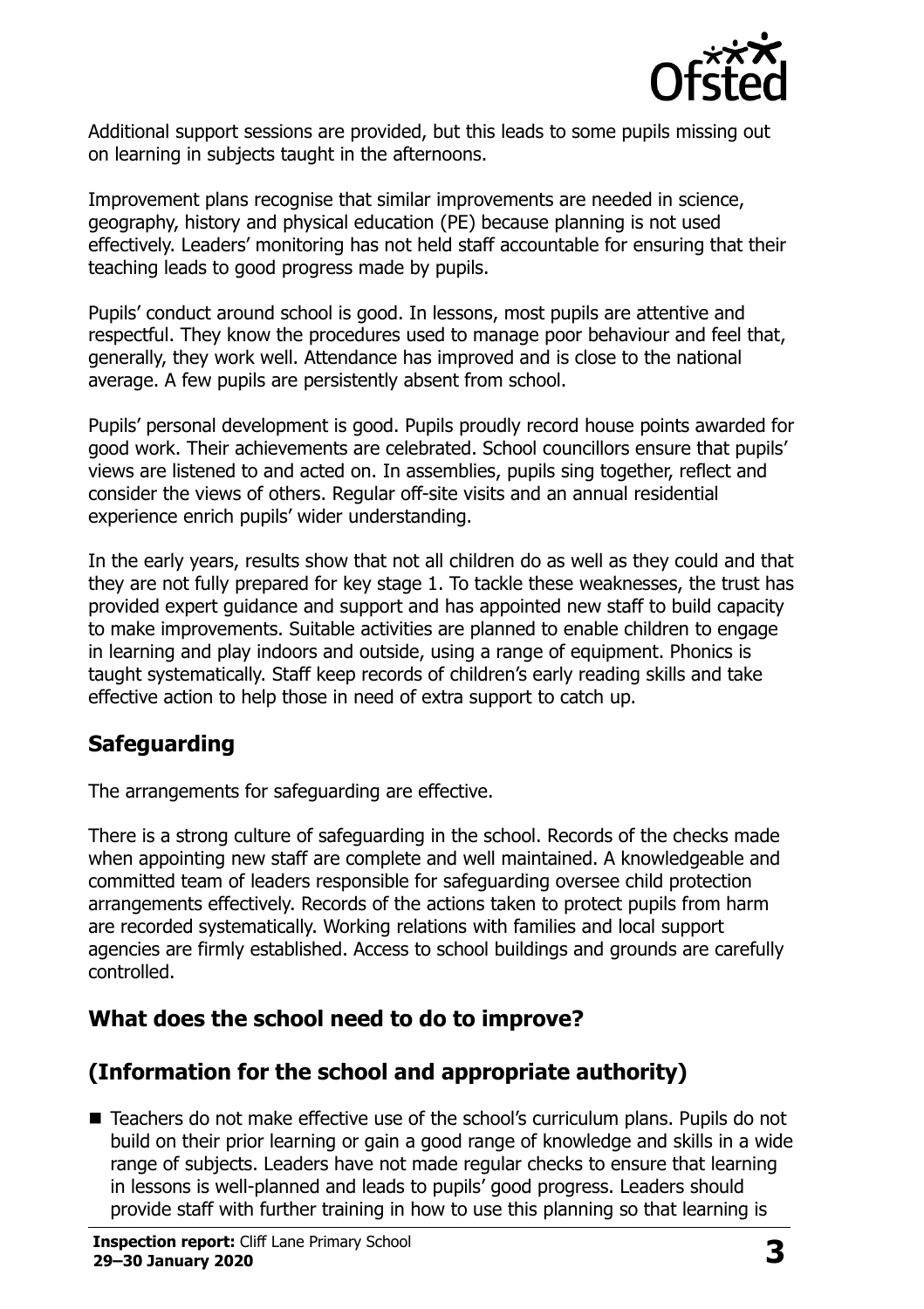

well sequenced and suitably matched to pupils ages and abilities. They should provide subject leaders and leaders of the early years with further training in how to monitor rigorously the quality of education, and hold them fully accountable for the achievement of children and pupils.

 A small minority of pupils are persistently absent from school. Leaders should take prompt action to ensure that these pupils attend school more often than they currently do.

### **How can I feed back my views?**

You can use [Ofsted Parent View](http://parentview.ofsted.gov.uk/) to give Ofsted your opinion on your child's school, or to find out what other parents and carers think. We use Ofsted Parent View information when deciding which schools to inspect, when to inspect them and as part of their inspection.

The Department for Education has further quidance on how to complain about a school.

If you are the school and you are not happy with the inspection or the report, you can [complain to Ofsted.](http://www.gov.uk/complain-ofsted-report)

#### **Further information**

You can search for [published performance information](http://www.compare-school-performance.service.gov.uk/) about the school.

In the report, '[disadvantaged pupils](http://www.gov.uk/guidance/pupil-premium-information-for-schools-and-alternative-provision-settings)' refers to those pupils who attract government pupil premium funding: pupils claiming free school meals at any point in the last six years and pupils in care or who left care through adoption or another formal route.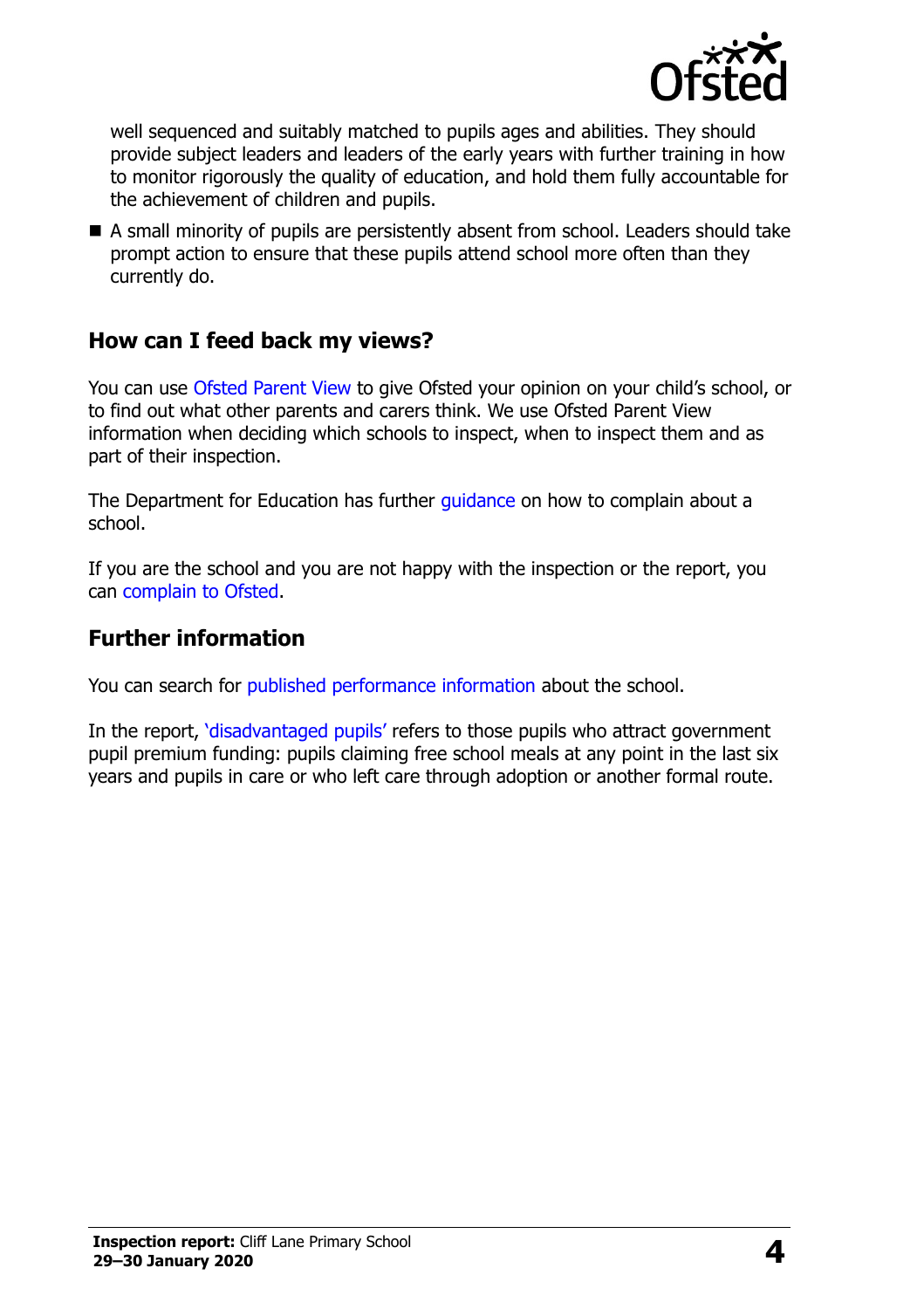

### **School details**

| Unique reference number             | 141591                     |
|-------------------------------------|----------------------------|
| <b>Local authority</b>              | <b>Suffolk</b>             |
| <b>Inspection number</b>            | 10121376                   |
| <b>Type of school</b>               | Primary                    |
| <b>School category</b>              | Academy sponsor-led        |
| Age range of pupils                 | 3 to 11                    |
| <b>Gender of pupils</b>             | Mixed                      |
| Number of pupils on the school roll | 417                        |
| <b>Appropriate authority</b>        | <b>Board of trustees</b>   |
| <b>Chair of trust</b>               | Professor J H West-Burnham |
| <b>Headteacher</b>                  | Nadia Bosse                |
| Website                             | www.clifflaneprimary.co.uk |
| Date of previous inspection         | 31 October-1 November 2017 |

# **Information about this school**

- The school has undergone significant change since the previous inspection. Following a period of instability and slow progress, the school changed sponsor and joined the Asset Education Academy Trust in March 2019.
- The substantive headteacher is currently absent from school. Interim arrangements are in place to lead the school. A senior leader within the academy trust is the current acting headteacher.
- A new chair of the governing body took up her role in 2018.
- The school is larger than average. The number of pupils on roll has fallen since the previous inspection.
- $\blacksquare$  The school does not use alternative provision.

# **Information about this inspection**

We carried out this inspection under section 5 of the Education Act 2005.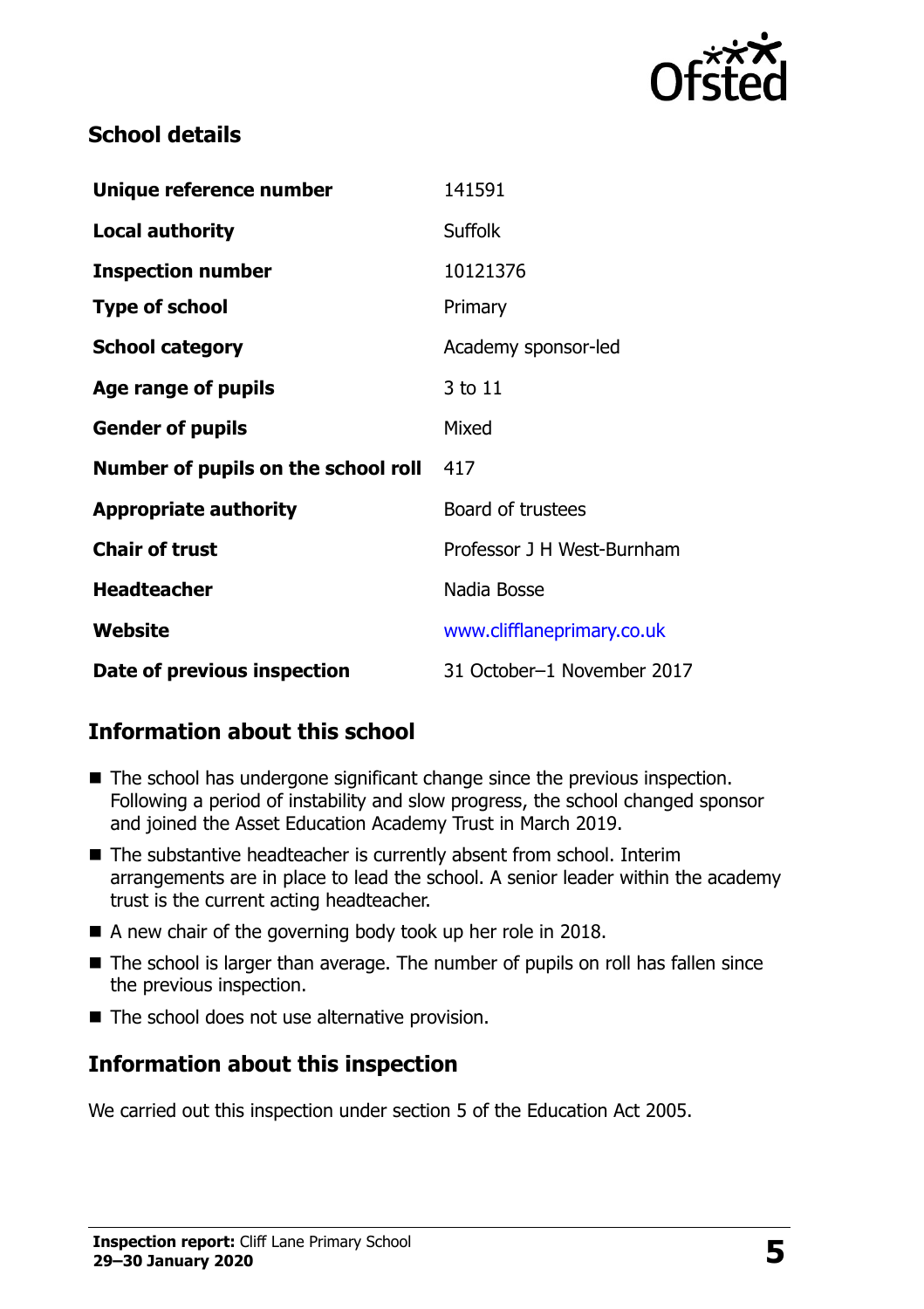

- We visited lessons to observe pupils at work. We also visited lessons to observe the support provided for pupils with SEND, disadvantaged pupils and those who speak English as an additional language.
- We walked the school with a senior leader to see how effectively leaders promote pupils' spiritual, moral, social and cultural education.
- We held meetings with senior and middle leaders, teachers, newly qualified staff, two members of the governing body and the chief executive of the academy trust.
- We met with the school council and a representative group of key stage 2 pupils.
- We scrutinised pupils' work in books. We looked at safeguarding and child protection policy and procedures, self-evaluation and improvement planning, minutes of meetings of the governing body, records of behaviour and attendance, and other information provided by school leaders.
- We considered 24 free-text responses from parents and 46 responses to Ofsted's online questionnaire, Parent View. We also considered 33 responses to Ofsted's questionnaire for staff and 46 responses to Ofsted's questionnaire for pupils.
- We conducted deep dives into the following subjects: reading, mathematics, science, geography and history, and PE.

#### **Inspection team**

| John Mitcheson, lead inspector | Her Majesty's Inspector |
|--------------------------------|-------------------------|
| Angela Savill                  | Ofsted Inspector        |
| Rachel Welch                   | Ofsted Inspector        |